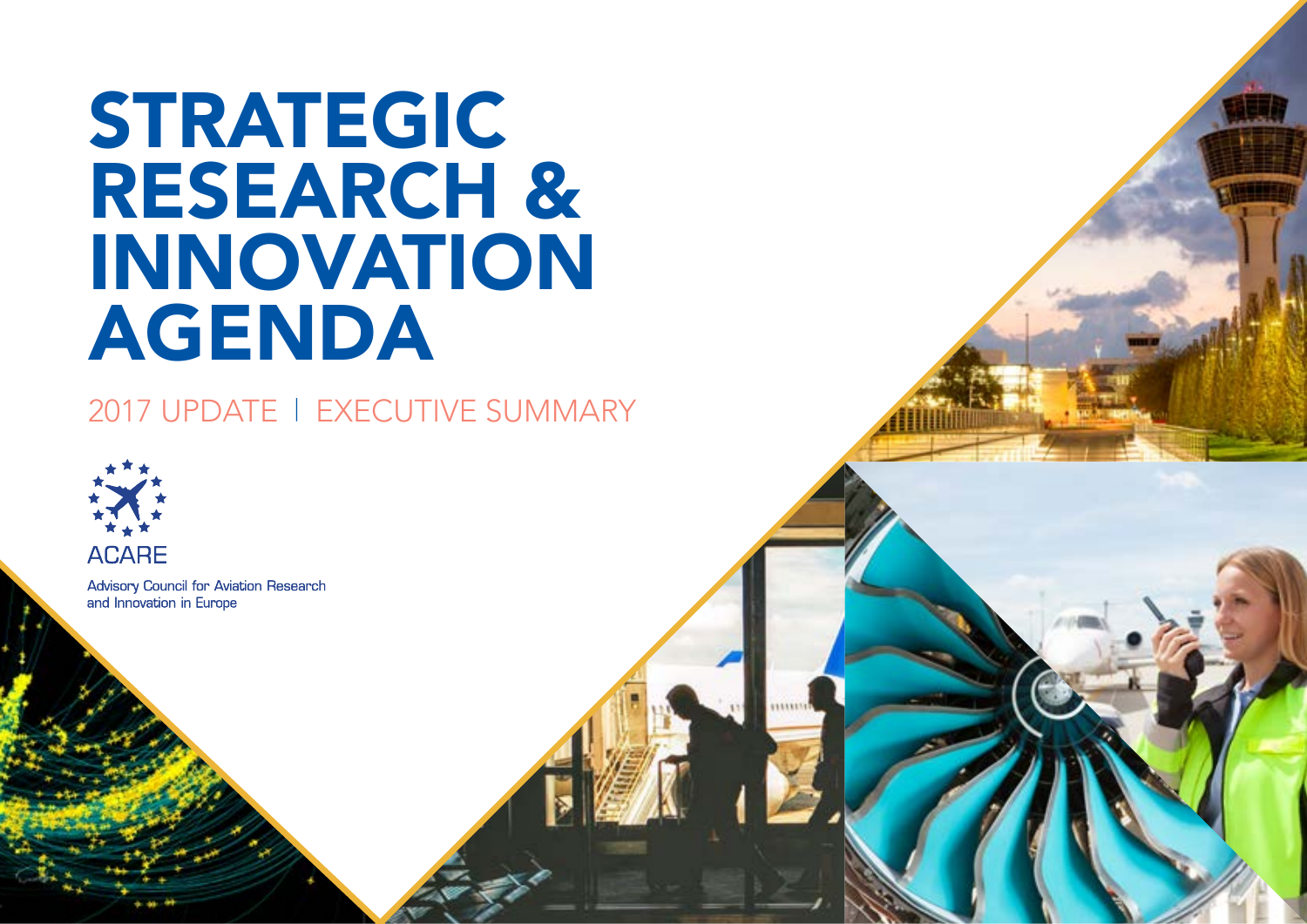# DELIVERING EUROPE'S Vision for Aviation

### Strategic Research and Innovation Agenda – 2017 update Executive Summary

- Serving society's needs
- **Maintaining global leadership**

Advisory Council for Aviation Research and Innovation in Europe

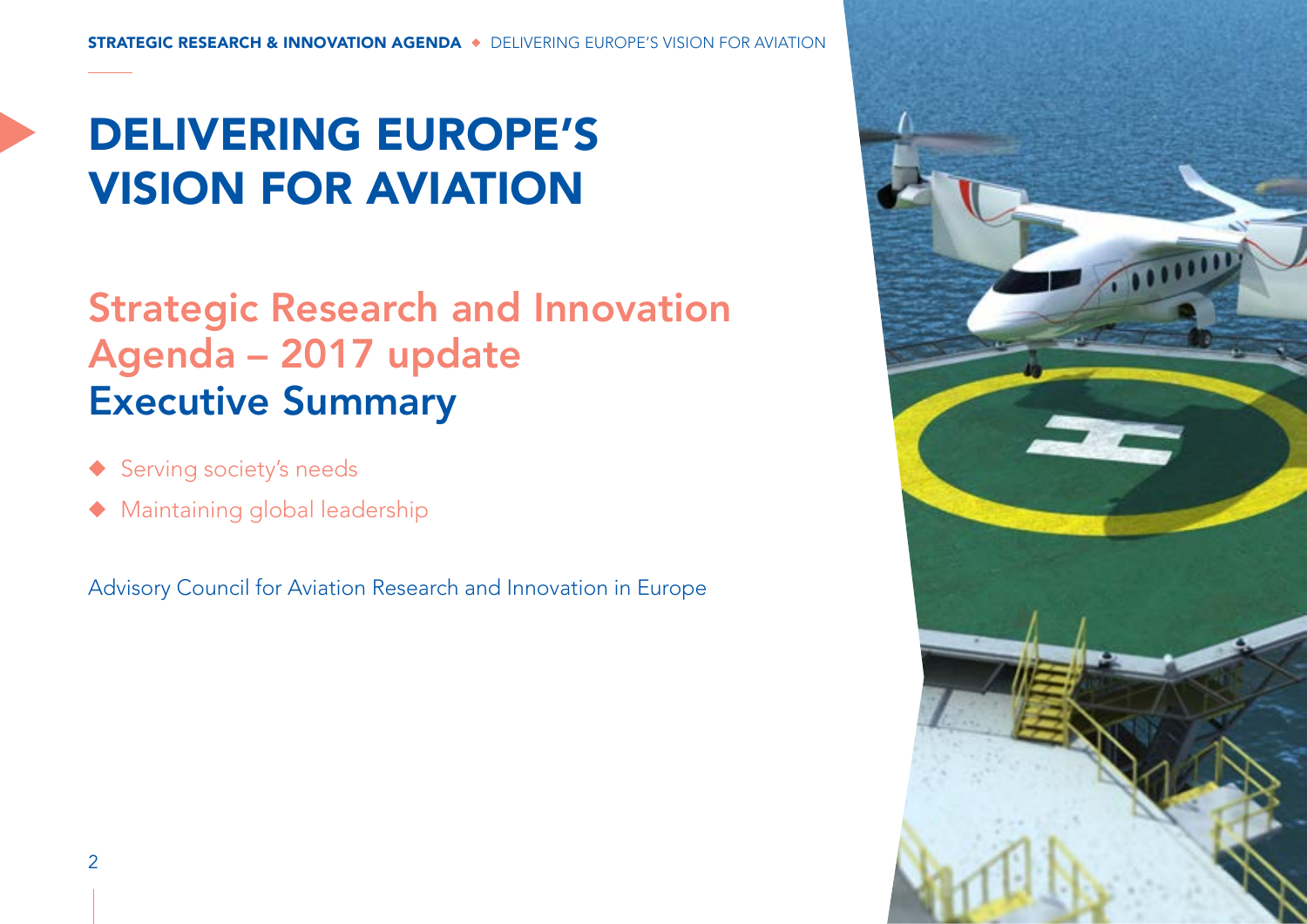# **FOREWORD**

Aviation is recognised as one of the top advanced technology sectors in Europe and generates innovation that benefits society at large far beyond its direct operational sphere. It provides close to twelve million skilled jobs, directly and indirectly, and contributes over 700 billion euros to Europe's gross domestic product. Home to some 400 airlines and nearly 700 airports, European aviation plays a key role in serving society's needs for safe, secure and sustainable mobility in Europe and all over the world. Its impact on the wider European economy is significant and must be sustained.

European demand for air transport is anticipated to grow continuously until 2050 and beyond. Sustainable mobility is required to satisfy this growth and it is essential that travel remains safe, secure, fast, affordable and environmentally friendly. Industrial competition is fierce, not only from established world regions but also from new, strong challengers. In this context, there is more to be done in the regulatory field within and outside Europe to ensure a global level playing field in the sector.

In 2011 a European group of personalities set out a vision of European aviation with the publication of Flightpath 2050. In response to this, ACARE produced a Strategic Research and Innovation Agenda (SRIA) in 2012 that defined the path to reach these ambitious goals. Since then there have been many changes and developments that affect aviation directly and indirectly, and these justify the release of this new version which is updated and adapted to meet the new challenges.

We invite all public and private stakeholders in European aviation to consider the revised priorities set out in this document in their future research and innovation programmes.



Prof Rolf Henke *Board Member for Aeronautics, DLR Chair ACARE*

"Aviation sets the pace of a global community. The need for fast and safe transport, combined with challenging eco-environmental requirements, has advanced the European aviation sector towards world-leading technology in many fields. Representing all European stakeholders in aviation, ACARE has developed a roadmap towards the best system performance with minimum negative effects. Achieving these ambitious goals will require extensive research with long-term commitment. Only a combination of profound expertise, fresh insights and courage can yield the innovations we seek."



René de Groot *Managing Director & COO KLM Vice-Chair ACARE*

"Aviation makes a substantial contribution to our economies, connecting markets and people worldwide. Key and well considered policies and incentives will ensure that European air transport remains safe, clean and secure. Innovation is needed to be and remain competitive and deliver high quality services to the customers."



Michel Wachenheim *Policy Adviser to CEO, Airbus Vice-Chair ACARE*

"European aviation has a world lead in the manufacturing and services industry which is facing new challenges and ever increasing competition. Innovation will help preserve European capability, jobs and our valuable market share."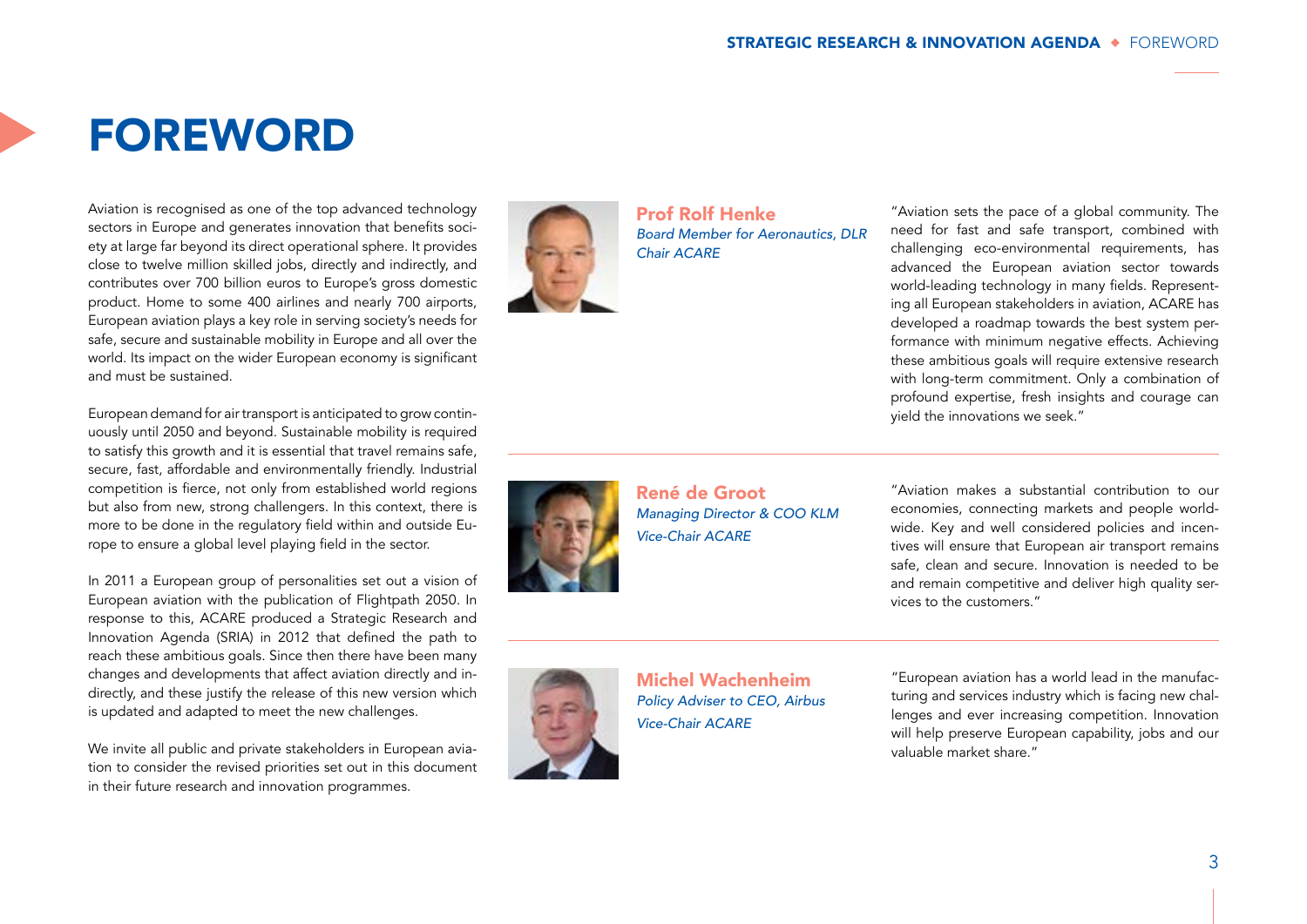# Executive Summary

Aviation: innovation for the benefit of society

ACARE has developed a strategic research and innovation agenda (SRIA) to meet the challenging goals set by Flightpath 2050. Research and innovation in aviation is the key to tomorrow's mobility and prosperity as well as environmental and energy challenges.

A customer-centric, integrated European transport system underpinned by common standards, innovative business models and smooth processes is essential for seamless, door-to-door journeys. Mobilising the diverse intellectual potential, resources and organisations within Europe is vital in developing the future state. Prioritising this advanced technology sector is critical to maintaining European competitiveness with developments in aviation frequently leading to spill-over applications in other sectors. Research and innovation excellence must be stimulated at the right time. which is now.

Commercial aviation has come a long way since the dawn of the jet age. Growth is anticipated to continue, particularly in developing economies, but also elsewhere: to improve connectivity for business and leisure, for visiting friends and relatives, and for high-value freight. It contributes to the geographical integration of Europe, hence supporting its economic and political integration. It is a unique industry which has a strong sense of working together across the globe, with common language, standards and practices.

In recent decades the sector has demonstrated significant achievements in the transport arena, with major improve-



ments in safety and security and impressive reductions in environmental impact, in particular emissions and noise. Advances directly benefit commercial aviation but improvements are also clear for other airspace users, search and rescue, emergency and public safety applications as well as the recreational market. This covers a diverse range of aircraft types including general aviation and rotorcraft.

Passenger numbers are expected to double in the next 20 years. Current aviation ground infrastructure will not be able to accommodate the coming traffic volumes. The demand for service to regional and urban areas has increased with the liberalisation of the European marketplace. A greater number of vehicle movements will require further developments in safety and security. Remotely-piloted aircraft systems (RPAS) need to be integrated in the overall system. This means that tomorrow the sector will have a whole new set of requirements to fulfil. In this context, research and innovation is expected to lead to disruptive technologies across many fields including aircraft configurations, engines, equipment and systems, materials, alternative energies, infrastructure, electronics, digitalisation and IT systems as well as human-machine interfaces to name a few. Sustainable development is key.

In summary, the sector will need to develop solutions to support the Flightpath 2050 goals in order to satisfy mobility needs of European citizens in a sustainable manner, to strengthen the economy and to ensure that 'the industry lead in this advanced technology sector is maintained'.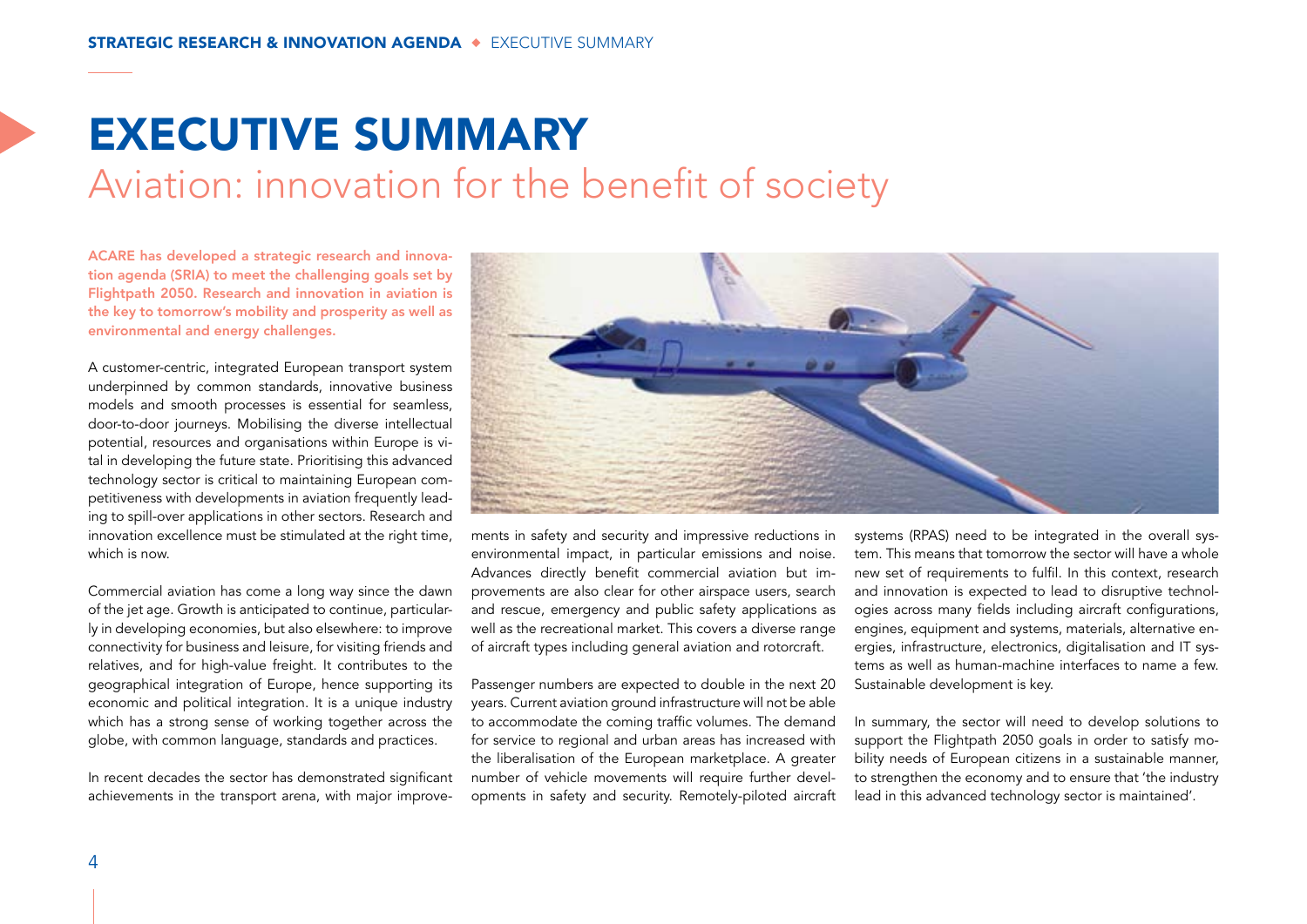# A dynamic Strategic Research and Innovation Agenda

The ambitious goals of Flightpath 2050 remain valid to deliver two aims: firstly to serve society's needs for safe, more efficient and environmentally friendly air transport; and secondly, to maintain global leadership for Europe in this sector with a competitive supply chain and competitive operators. The roadmap to achieve these goals can be met by addressing the following key challenges:

- **Challenge 1: Meeting societal and market needs**
- Challenge 2: Maintaining and extending industrial leadership
- **Challenge 3: Protecting the environment and the** energy supply
- **Challenge 4: Ensuring safety and security**
- **Challenge 5: Prioritising research, testing capability** and education.

Since 2012 a number of external factors and boundary conditions have changed, and together with other developments have prompted ACARE to update the SRIA. Examples of these trigger factors are:

Repercussions of events such as MH370, MH17, Germanwings 9525 where they may affect research and innovation or policy

- Cybersecurity threats, e.g. to aircraft equipment or ATM systems
- Developments in digitalisation and big data
- Future stringency in emissions standards for  $CO<sub>2</sub>$  and ultra-fine particles
- Increased importance of noise annoyance and health impacts
- New mobility system concepts, stakeholders, business models and vehicle types including RPAS (remotely-piloted aircraft systems)
- Increased competitiveness challenges for European air transport stakeholders
- New technologies, materials, manufacturing processes and system concepts vital for the European aviation sector
- Emerging hazardous substances legislation affecting certified aviation processes and products
- ◆ Availability of appropriate research and test infrastructure
- Availability of a capable work force

Furthermore, research undertaken since the first edition of the SRIA by European, national and regional programmes, both private and public, needs to be considered.

Innovation in aviation is complex, capital-intensive and takes time. Typically, fifteen years can elapse from the generation of a new idea to technology being fully developed for application on the next generation of air vehicles. A shift to more customer-centric and lower-carbon operations has to be achieved. Specific challenges arise from stringent certification requirements consistent with the paramount importance of safety in the sector. This requires many changes, including new operational concepts, alternative fuels fit for the future and so on. Infrastructure development is dependent on the availability of excellent research, testing and validation capabilities. Furthermore future aircraft and systems will require a paradigm shift in methodologies for certification and testing, platform integration and full-scale demonstration.

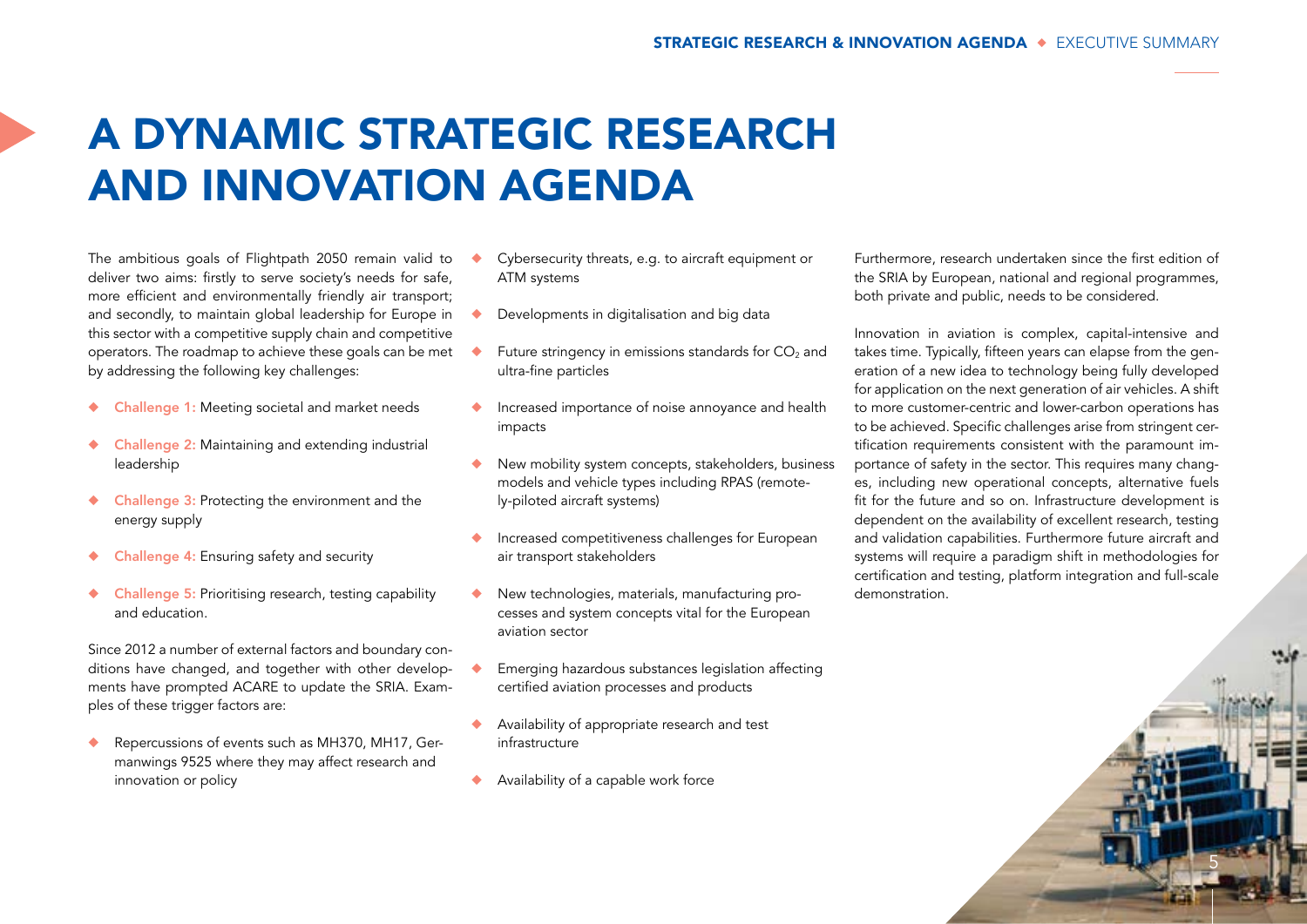#### International cooperation

It is vital that new developments take into account the international nature of commercial aviation. This document contains many references to the importance of globally aligning policies, standards and practices to ensure seamless introduction of new technology and trouble-free operations.

Globalisation presents many opportunities for the European aviation sector. However, this requires a level playing field so that all parts of the industry can compete fairly with the rest of the world, whether established organisations or new entrants that may benefit from specific support.

ACARE activities include the development of comprehensive and up-to-date strategies to manage international cooperation. This has identified key partners, as well as the potential for new alliances with selected third countries.

#### Fostering implementation

ACARE has developed a comprehensive roadmap to deliver the Flightpath 2050 goals, and as part of this it will continue to foster the need to monitor achievements and progress on the SRIA objectives.

As an example, in 2015 the ACARE working group on energy and environment estimated that we had secured an overall  $38\%$  reduction in  $CO<sub>2</sub>$  per passenger kilometre against a goal of 50% reduction goal for 2020. Similarly, technical solutions showed a potential reduction of 37% in perceived noise has been achieved against a goal of 50%, also by 2020. Whilst this represents significant progress, effort must be further strengthened to meet the even more challenging goals for  $CO<sub>2</sub>$ , noise and NO<sub>x</sub> emissions set for 2050.

Part of ACARE's brief is to monitor progress towards Flightpath 2050 goals, and a number of steps have been taken to do this. It is essential to have continued support from the EC, Clean Sky, SESAR Joint Undertaking, Coordination and Support Activities and other organisations to ensure a picture that is complete and up-to-date, and to enable identification of further gaps in research to be addressed. New generations of aircraft under development integrate many technologies that contribute very significantly to the ACARE goals: new aerodynamics, weight savings, new engines, computing capacity, air traffic management and operational benefits, and so on. Monitoring of progress in implementation is ongoing, and in the mid-term will continue to focus on technological developments, including RPAS (remotely-piloted aircraft systems), as well as broader collaboration with European Technology Platforms and other key organisations.

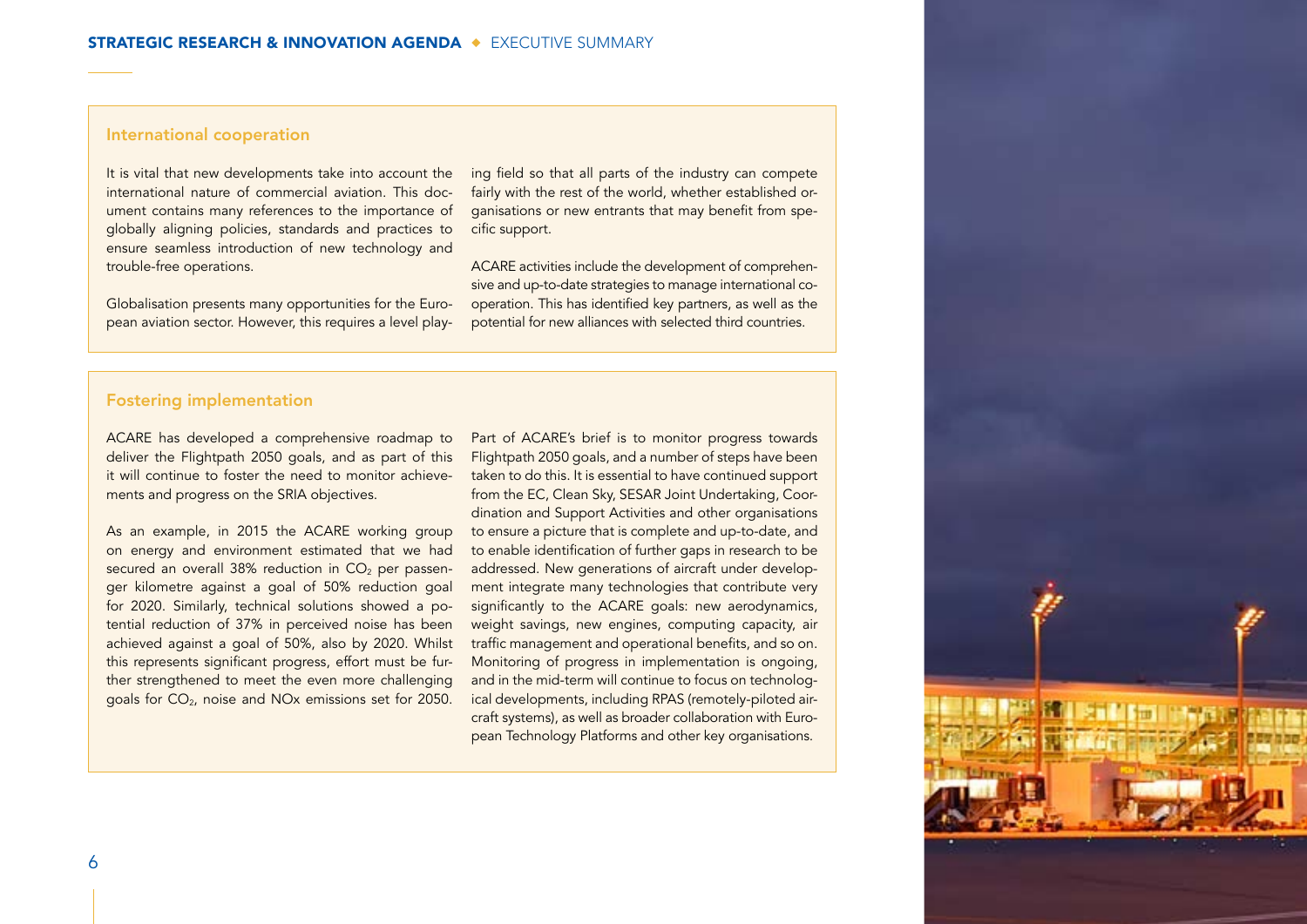#### Supporting the needs of Europe and its member states

ACARE is working actively to promote inclusivity across European, national and regional levels. This can only be done taking into account differing socio-political and sustainability considerations, and needs to be supported by a comprehensive policy framework designed to enhance synergies and exploit complementarities.

ACARE provides a platform for dialogue between industry, research establishments, academia and other aviation stakeholders, member states and regions together with the European Commission with its various bodies (JU, JTI etc.). It is essential to harmonise and promote research, technology and innovation thereby facilitating cooperation and collaboration. New trends must be detected and managed with strategic positioning and dissemination. The dialogue extends outward to other modes of transport and to research in different fields such as the digital economy and energy.

Recommendations and outcomes from this platform have been taken up by the different challenges and are incorporated throughout the SRIA. Future activities will continue to ensure a joined-up perspective that embraces all players for the benefit of European aviation.

The development of effective and efficient aviation policy and regulatory frameworks within Europe is necessary to address, in particular, governance, funding and financing issues. This is a prerequisite for delivering the Flightpath 2050 vision.

The precise timing for implementation of innovative solutions into new air vehicles, operations and services will be driven by the willingness of society to accept the change, the capacity of the market to afford the change and the capability of innovators to deliver it.

The previous SRIA document detailed a roadmap phased over three timescales: short-term (2020), medium-term (2035) and long-term (2050). This document develops this dynamic to present action areas covering these timescales and maintaining the overall objective to deliver the Flightpath 2050 goals.

The following sections provide a brief overview of the five challenges in which research must be conducted. The main SRIA document follows the Executive Summary and comprises Volume 1 which contains the full text with comprehensive descriptions of each of the action areas. Volume 2, which will have more specific details on research and innovation areas, will be published separately.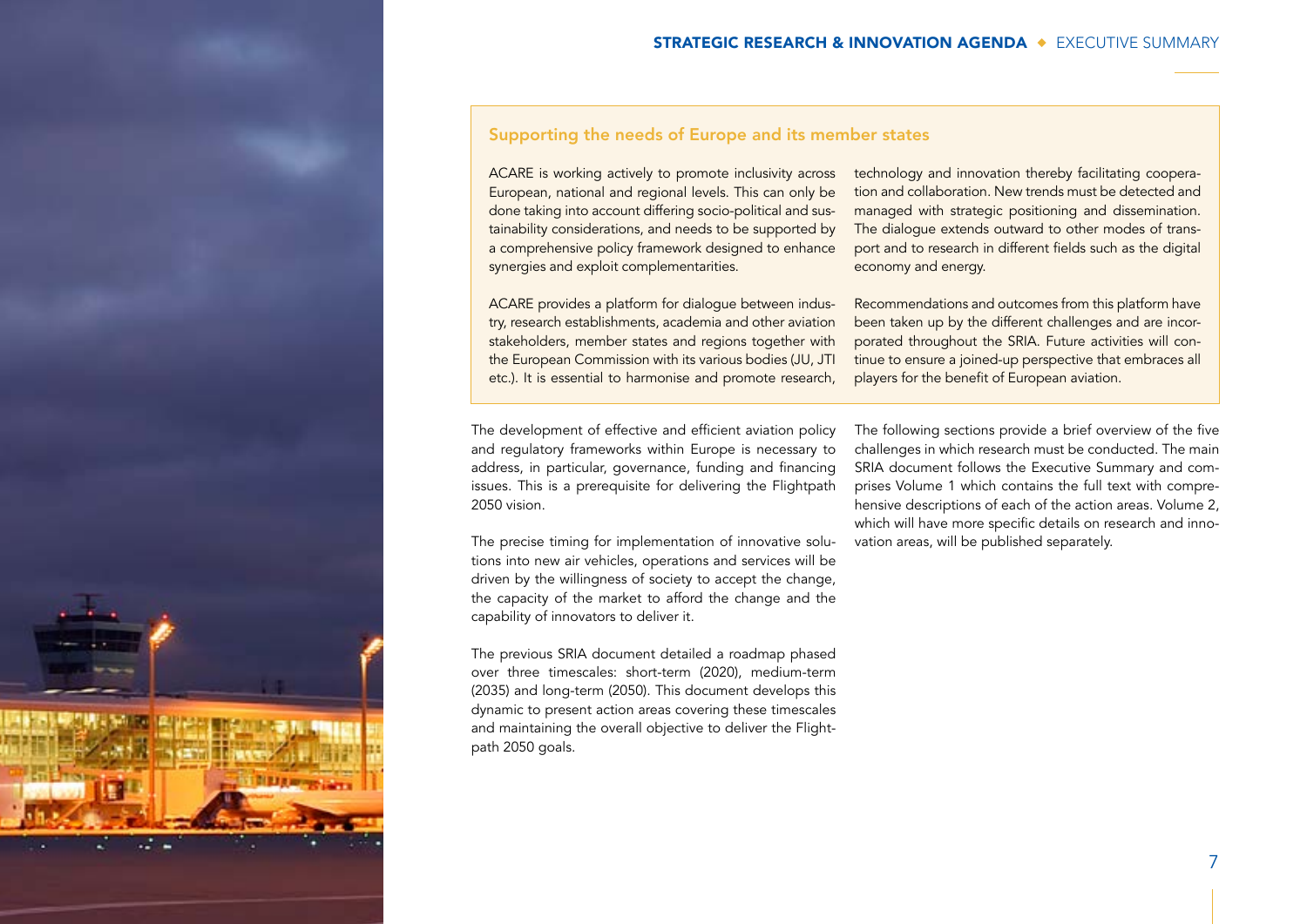## **CHALLENGE 1** Meeting societal and market needs

Meeting societal and market needs is about true journey-wide customer-centric mobility for both passengers and freight.

This means that passengers, freight forwarders and shippers must be the clear focus of the transport sector in which aviation is a key player. This requires a paradigm shift from the current perspective, centred on the service provider, to one in which the customer comes first.

This must cover all segments of the door-to-door journey providing the highest possible level of performance and predictability. Core values in an advanced and innovative transport environment are collaboration, co-operation and data sharing giving customers access to reliable, timely and unbiased information. Society requires seamless connection across the different transport modes that make up a door-to-door journey.

The demand for both business and leisure travel continues to increase. At the same time, society and customers require mobility to be efficient and sustainable. In addition, air transport is expected to further support economic growth.

All these aspects must be facilitated by the design and implementation of a resilient, sustainable and customer-centric intermodal transport system that meets European mobility goals and regulatory demands.

The three key areas of Challenge 1 are: design of a customer-centric intermodal transport system; travel process management; and integrated air transport. These lead to the action areas for Challenge 1.

#### Action areas for Challenge 1

- 1.1 Understand customer, market and societal expectations and opportunities
- Design and implement an integrated, intermodal transport system
- 1.3 Develop capabilities to evaluate mobility concepts, infrastructure and performance
- 1.4 Provide travel management tools for informed mobility choices
- 1.5 Deliver mobility intelligence: journey information, data and communication
- 1.6 Provide tools for system and journey resilience, for disruption avoidance and management
- Evolve airports into integrated, efficient and sustainable air transport interface nodes
- Design and implement an integrated information, communication, navigation and surveillance platform
- 1.9 Develop future air traffic management concepts and services for airspace users
- 1.10 Address cross-cutting issues: system intelligence, human factors and automation support, autonomy and resilience

- European citizens are able to make informed mobility choices.
- 2. 90% of travellers within Europe are able to complete their journey, door-to- door within 4 hours.
- A coherent ground infrastructure is developed.
- 4. Flights arrive within 1 minute of the planned arrival time.
- 5. An air traffic management system is in place that provides a range of services to handle at least 25 million flights a year of all types of vehicle.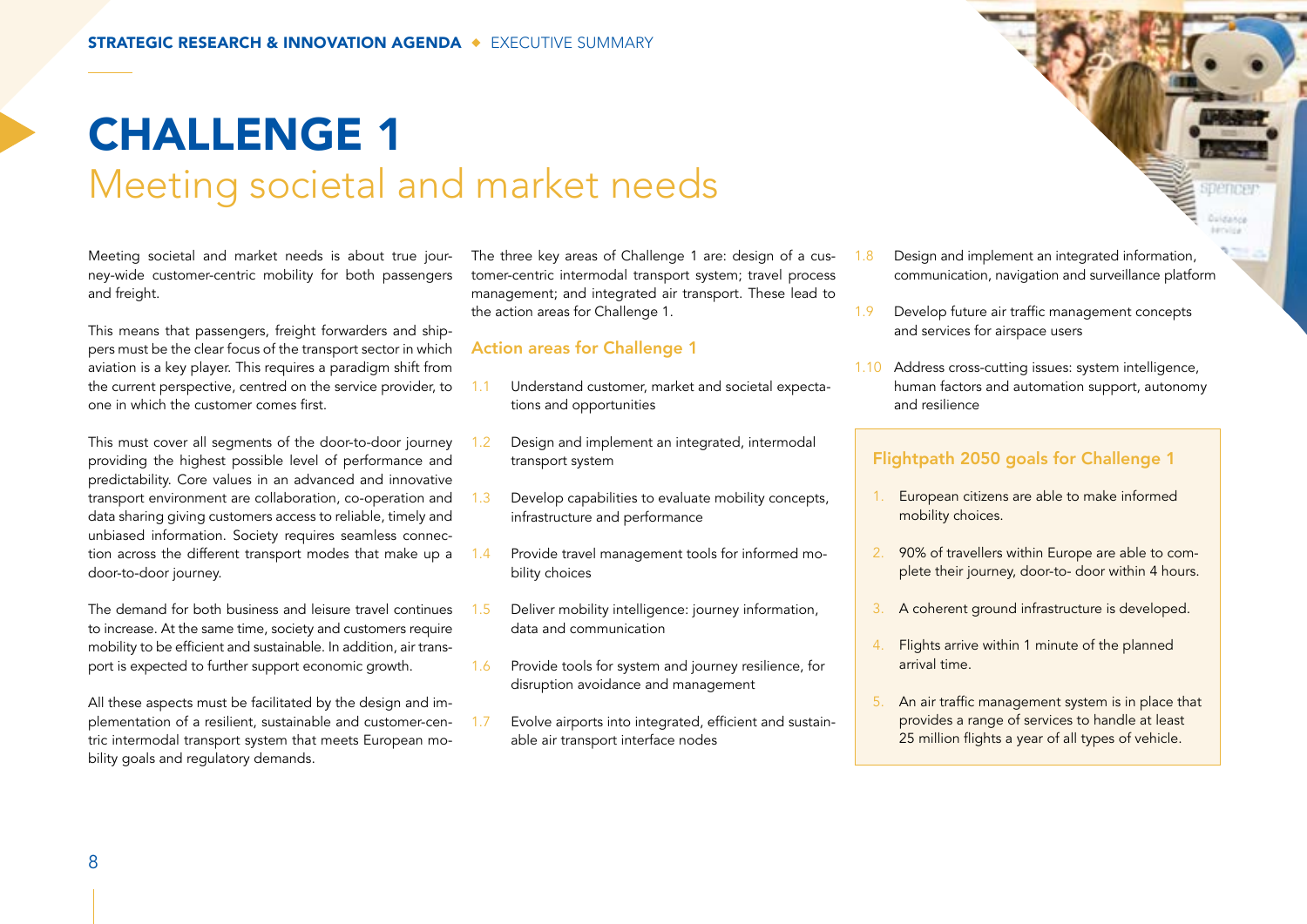# Challenge 2

### Maintaining and extending industrial leadership

The global aviation market is increasing in size and Europe must work to maintain its industrial competitiveness. Competition is increasing and now comes not only from established players but also from emerging challengers that receive national support. Substantial investment is required in innovation, research and technology with the appropriate, strong, positive supporting policies.

New business models are changing the ways in which new developments are funded. Costs of entry to the sector are reduced with greater use of digital and data-based business models. There are many opportunities for Europe to exploit its capabilities globally, also by building strong alliances with emerging partners. With regard to human resources, Europe must attract and retain the best talent for world-class innovation, research and technology development.

Leadership in innovation is a major competitive differentiator, notably in domains of energy and environmental performance. The market demands ever-shorter cycles for technology integration with, at the same time, aggressive pricing. Supporting policies must be developed to include emerging cross-sectorial enablers such as digitalisation, big data and new industrial paradigms.

The level of support and investment must match the aspirations of the aviation sector as a global leader, and ensure that it continues to generate a vast positive contribution to

the European economy. The mechanisms for this support must build on best current practice, target the full innovation value chain, and recognise the unique lead times of technology maturation, and the scale and complexity of future technologies. All must be done in the context of a level global playing field.

#### Action areas for Challenge 2

- 2.1 Increase competitiveness in product industrialisation
- 2.2 Develop high-value manufacturing technologies
- 2.3 Embed design-for-excellence in the product lifecycle
- 2.4 Secure continued and focused investment
- 2.5 Exploit the potential of operations and maintenance, repair and overhaul (MRO)
- 2.6 Develop innovative and optimised testing
- 2.7 Establish new business/enterprise models and initiatives
- 2.8 Lead the development of standards
- 2.9 Streamline certification

#### Flightpath 2050 goals for Challenge 2

- The whole European aviation industry is strongly competitive, delivers the best products and services worldwide and has a share of more than 40% of its global market.
- Europe will maintain leading-edge design, manufacturing and system integration capabilities and jobs supported by high profile, strategic, flagship projects and programmes which cover the whole innovation process from basic research to full-scale demonstrators.
- 3. Streamlined systems engineering, design, manufacturing, certification and upgrade processes have addressed complexity and significantly decreased development costs (including a 50% reduction in the cost of certification). A leading new generation of standards is created.

9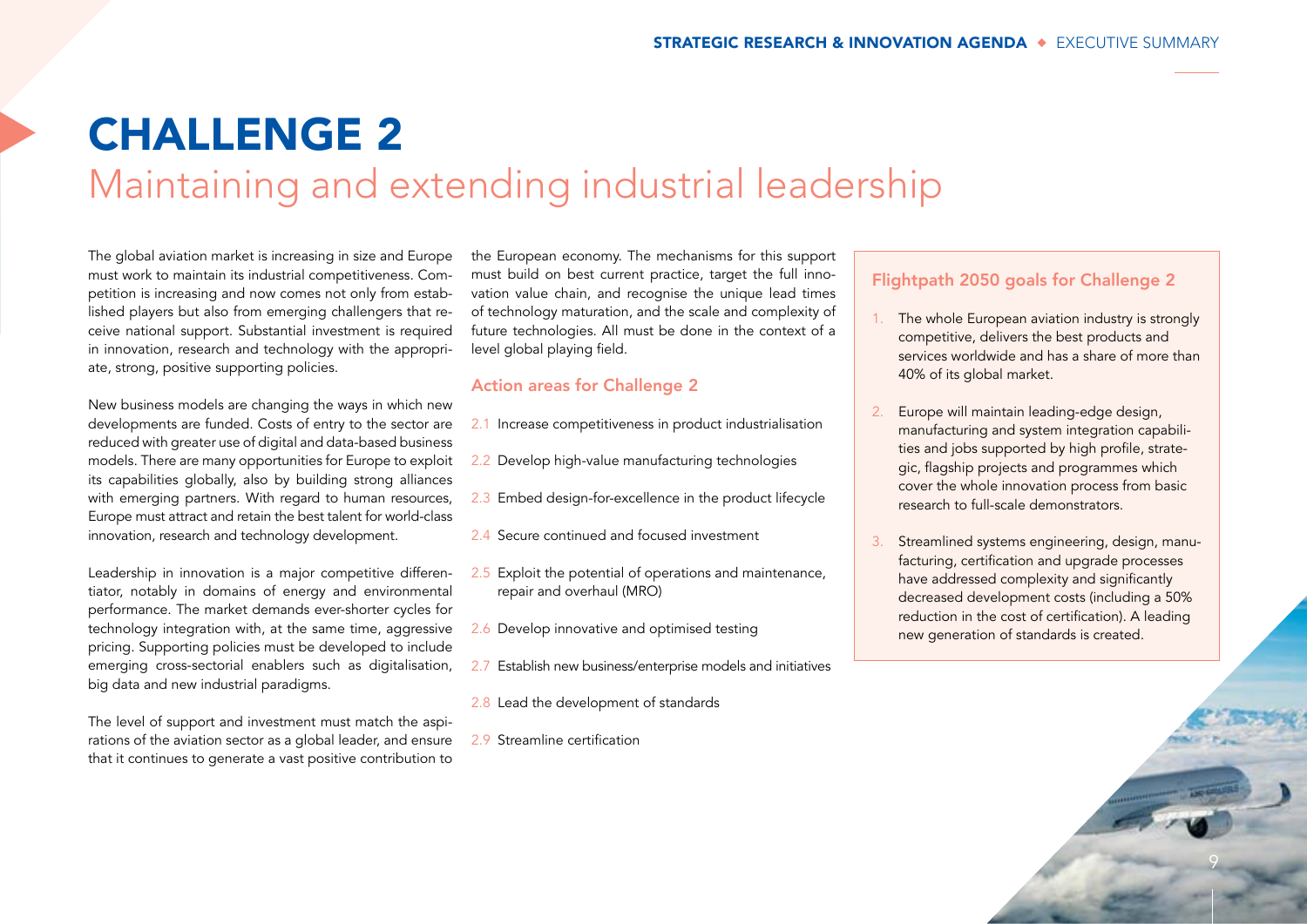# Challenge 3

### Protecting the environment and the energy supply

Environmental protection is, and will continue to be, a key driver for aviation. The environmental goals in Flightpath 2050 recognise the need for aviation to accelerate its efforts to reduce emissions that impact climate change, noise nuisance and air quality for the benefit of the citizens and to allow sustainable traffic growth.

The UN Framework Convention on Climate Change held in Paris in 2015 (COP 21) confirmed the aim to keep global temperature increase below 2°C compared with preindustrial levels. Aviation produces around 2% of all human-induced  $CO<sub>2</sub>$  emissions. This share may seem low but it risks increasing with traffic if insufficient measures are taken.

Aviation can reduce  $CO<sub>2</sub>$  emissions by improving the fuel efficiency of the entire system through technology, operations and infrastructure but also by developing sustainable low-carbon aviation fuels.

Additional climate impacts result from nitrogen oxide (NOx) emissions and condensation trails that may lead to induced cirrus clouds.

Air quality, in particular regarding NOx and particulate matter, is also of increasing concern in and around airports.

The 2050 noise reduction objective and negative effects of noise on human health require actions on vehicle and engine design, operational and infrastructure measures, and land-use planning. Better understanding of the effects of noise on health is essential.

Production, assembly and maintenance operations consume energy and raw materials, which also gives rise to emissions and waste. Full life-cycle analysis, from concept to end-of-life using circular economy methodologies, is needed.

Securing a sustainable energy supply to match the expansion of air transport will require joint efforts by the aviation and energy sectors.

ACARE's response to Challenge 3 is covered by nine action areas:

#### Action areas for Challenge 3

- 3.1 Develop air vehicles of the future: evolutionary steps
- 3.2 Develop air vehicles of the future: revolutionary steps
- 3.3 Increase resource use efficiency and recycling
- 3.4 Improve the environmental performance of air operations and traffic management
- 3.5 Improve the airport environment
- 3.6 Provide the necessary quantity of affordable alternative energy
- 3.7 Understand aviation's climate impact
- 3.8 Adapt to climate change
- 3.9 Develop incentives and regulations

- 1.  $CO<sub>2</sub>$  emissions per passenger kilometre have been reduced by 75%, NOx by 90% and perceived noise by 65% all relative to the year 2000.
- 2. Aircraft movements are emission-free when taxiing.
- 3. Air vehicles are designed and manufactured to be recyclable.
- 4. Europe is established as a centre of excellence on sustainable alternative fuels, including those for aviation, based on a strong European energy policy.
- 5. Europe is at the forefront of atmospheric research and takes the lead in the formulation of a prioritised environmental action plan and establishment of global environmental standards.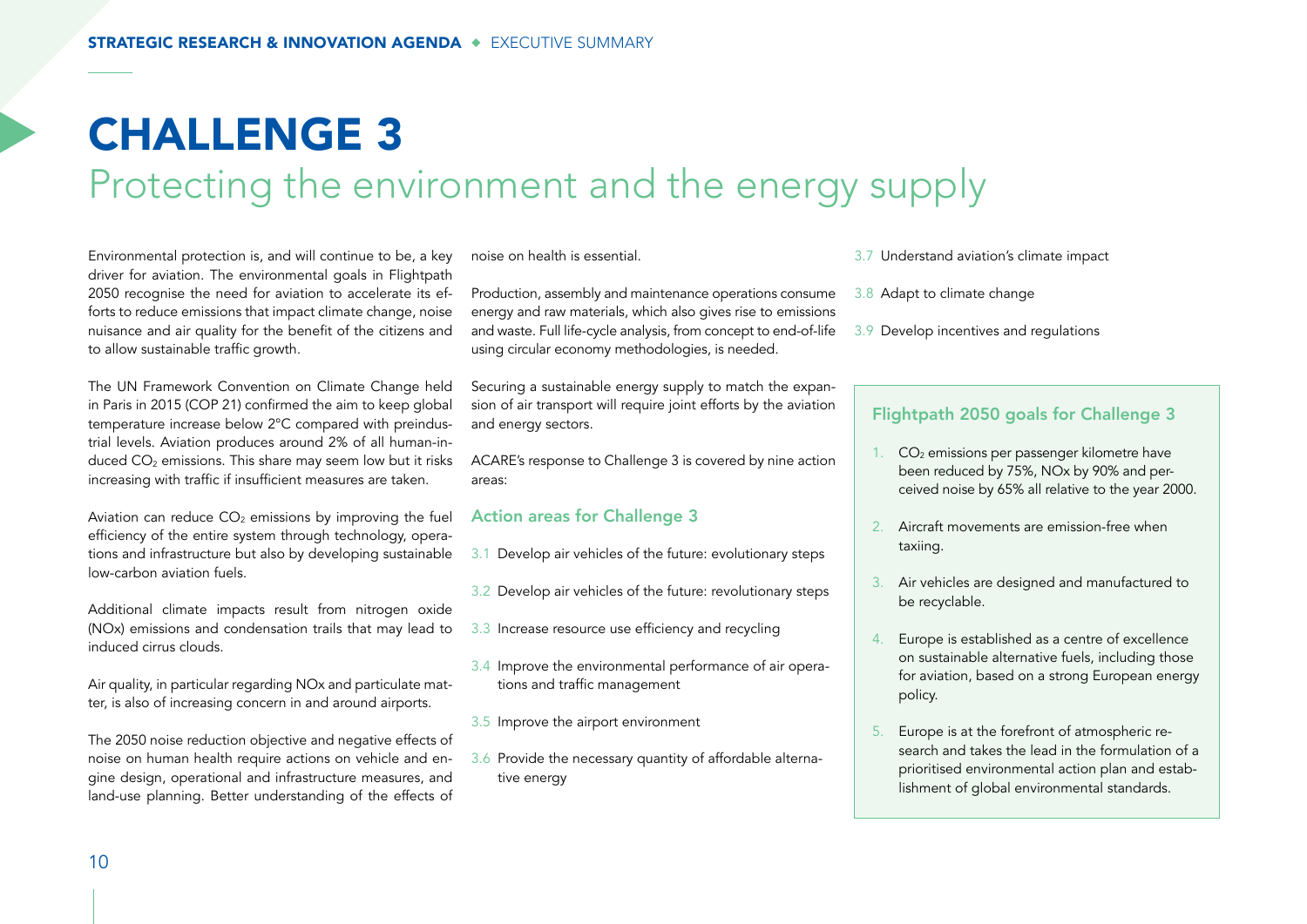## Challenge 4 Ensuring safety and security

Responding to the demand for new and improved products and services requires a continuous stream of innovation. This will involve high levels of automation, new materials, clean propulsion fuels, and information sources that are increasingly open and shared.

Such developments bring new challenges, and if aviation is to remain the safest and most secure mode of transport fundamental shifts in thinking are needed. Moreover there is potentially much to be gained by common approaches to safety and security, so in the mid-term these areas should merge, or at least align significantly. The main actions for research and innovation in safety and security are therefore similar.

Safety strategy needs to change from being an aggregation of individual contributions to one that is holistic and multi-stakeholder. Core supporting principles for this are collaborative governance, optimised human-system interactions, better information, and systems designed and certified for safety in all conditions.

In recent years security has arguably become more of a preoccupation than safety. Although approaches for tackling security may often be similar to those for safety, there are some differences. In particular, security management structures are today weak, diverse and tend not to take a system-wide view. Moreover, mechanisms for sharing security intelligence are inadequate.

Despite the current differences between safety and security, the same five supporting principles outlined above for safety apply equally to security. Developments in both domains are similar enough to justify a collaborative approach.

#### Action areas for Challenge 4

- 4.1 Collaborate for safety
- 4.2 Optimise human and organisational factors for safety
- 4.3 Build and exploit safety intelligence
- 4.4 Ensure operational safety
- 4.5 Design, manufacture and certify for safety
- 4.6 Collaborate for security
- 4.7 Engage aviation personnel and society for security
- 4.8 Build and exploit security intelligence
- 4.9 Ensure operational security
- 4.10 Design, manufacture and certify for security

- 1. Overall the European air transport system has less than one accident per ten million commercial aircraft flights.
- 2. Weather and other hazards from the environment are precisely evaluated and risks are properly mitigated.
- 3. The European air transport system operates seamlessly through fully interoperable and networked systems allowing manned and unmanned vehicles to safely operate in the same airspace.
- 4. Efficient boarding and security checks allow seamless security for global travel. Passengers and cargo pass through security screening without intrusion.
- 5. Air vehicles are resilient by design to current and predicted on-board and on-the-ground security threat evolution, internally and externally to the aircraft.
- 6. The air transport system has a fully secured global high bandwidth data network, hardened and resilient by design to cyber-attacks.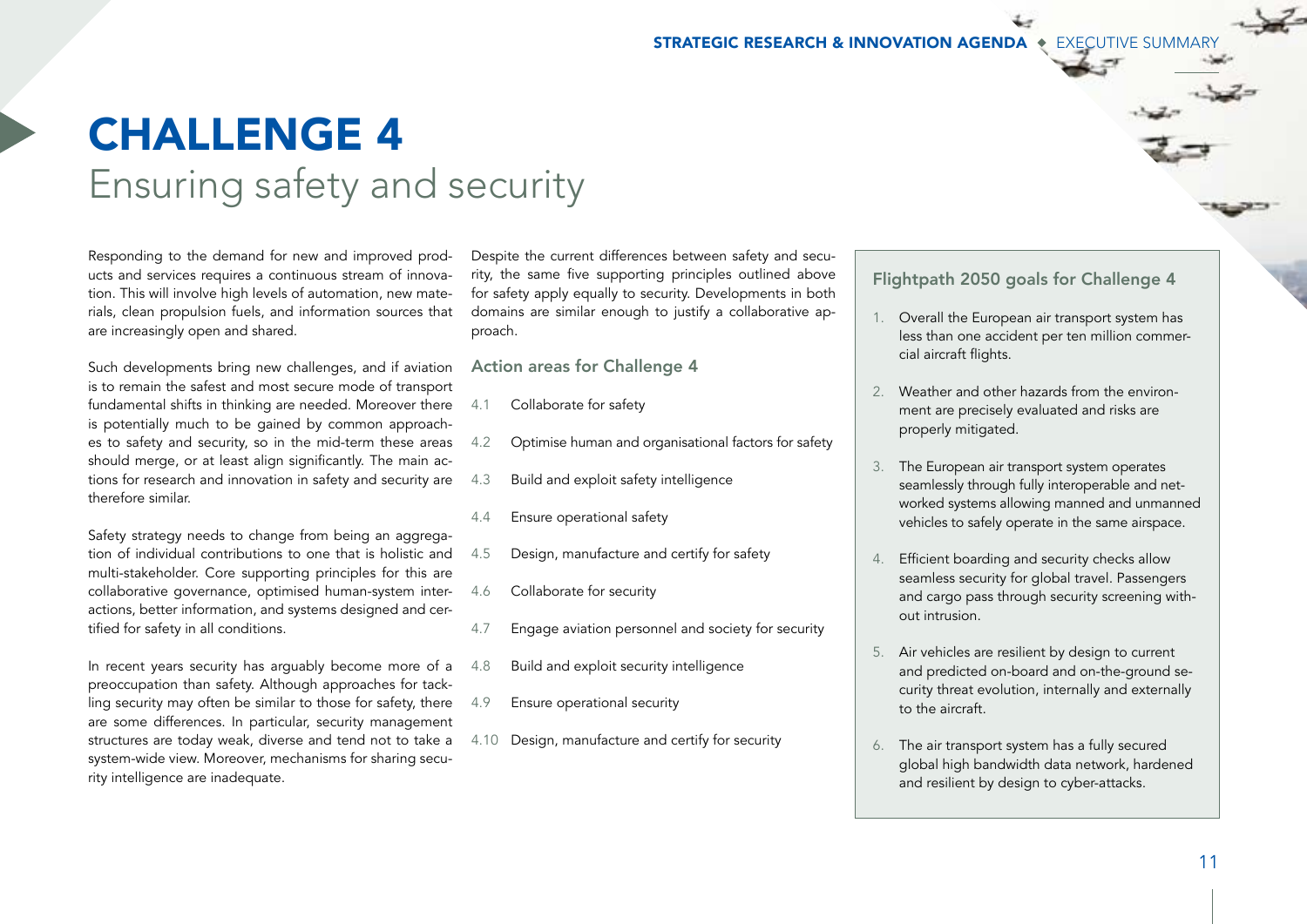# Challenge 5

### Prioritising research, testing capability and education



Aviation is a high-technology sector which combines extraordinary demands on research and innovation with long lead times. Decisions on research and technology development may have consequences on the future of the sector decades after they have been made. To maintain its world-leading position and competitiveness in the dynamic global market, Europe's aviation must be underpinned by world class capabilities and facilities in research, development, test and validation, and should provide to the current and future employees of the sector a top-level education that is adapted to its needs.

The majority of the actions described in this challenge are foundational for European aviation. This means that work needs to start immediately, defining schemes to make sure we do the right research, developing a coherent set of test capabilities and, maybe above all, providing world class education.

#### Action areas for Challenge 5

- 5.1 Maintain awareness with an effective technology watchtower
- 5.2 Develop an inclusive research strategy covering the entire innovation chain
- 5.3 Make the right investment choices with robust selection processes
- 5.4 Develop and maintain state-of-the art test infrastructure
- 5.5 Establish a sustainable network of operators for test infrastructure
- 5.6 Provide world-leading education in aviation
- 5.7 Stimulate the involvement of stakeholders in education
- 5.8 Make aviation attractive to ensure inflow into educational programs

- 1. European research and innovation strategies are jointly defined by all stakeholders, public and private, and implemented in a coordinated way with individual responsibility. The complete innovation chain from blue sky research up to demonstration and innovation is covered.
- 2. Creation of a network of multidisciplinary technology clusters based on collaboration between industry, universities and research institutes.
- 3. Identification, maintenance and on-going development of strategic European aerospace test, simulation and development facilities. The ground and airborne validation and certification processes are integrated where appropriate.
- 4. Students are attracted to careers in aviation. Courses offered by European Universities closely match the needs of the aviation Industry, its research establishments and administrations and evolve continuously as those needs develop. Lifelong and continuous education in aviation is the norm.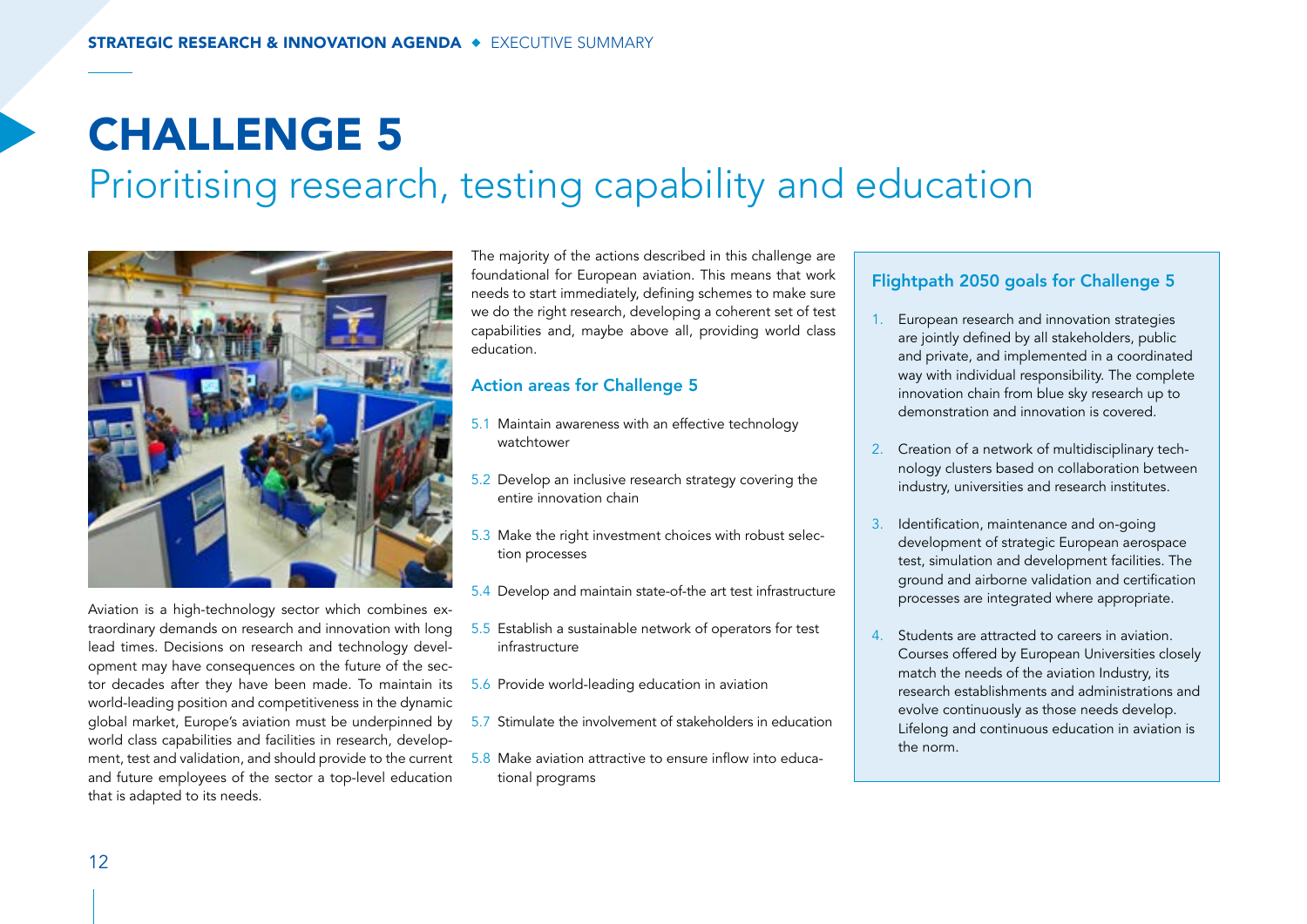### **RECOMMENDATIONS**

In 2012 ACARE identified the following recommendations in order to achieve the Flightpath 2050 goals for European aviation:

- Lead the development of an integrated resilient European air transport system that will meet the mobility needs of European citizens as well as the market needs.
- Maintain global leadership for a sector that is highly advanced and anticipated to grow.
- Establish efficient and effective policy and regulatory frameworks which ensure a global level playing field and allow European industry to prosper and compete fairly under market conditions in order to stimulate research, technology and innovation.
- Put in place incentives which are accompanied by long-term programmes with continuity across research and technology efforts over many years. This requires developing mechanisms that provide public sector investment both at European and national level, complemented by public/private partnerships.
- Champion sustainable growth so that noise and greenhouse gas emissions can be further reduced and innovative, affordable, alternative energy sources can be developed.
- Maintain the sector's safety track record and enable solutions to increasing security risks to be 'built-in' to future desians.

Provide long term thinking to develop state of the art infrastructure, integrated platforms for full-scale demonstration and meet the critical need for a qualified and skilled workforce for today and the future.

Whilst the above still remain valid, the action areas detailed in this document identify the following additional recommendations:

- ◆ Enable integration of RPAS (remotely-piloted aircraft) systems) ensuring that safety and security risks are addressed
- Develop and exploit advanced manufacturing technologies with new industrial paradigms
- Harness the deployment of advanced IT capability and big data taking into account security challenges
- Ensure that the entire research and innovation chain is covered and supported by appropriate measures, financial, policy, regulatory, environmental and so on.

The challenging goals of Flightpath 2050 can only be delivered if all ACARE stakeholders work together to ensure that research and innovation through collaborative programmes is undertaken on both European and national levels.

ACARE has demonstrated the strength of working closely together across the whole aviation community including air transport, the manufacturing industry, research establishments, universities, regulatory authorities, member states and the European Commission. These stakeholders are committed to playing a pivotal role in collaboration and cooperation at European and global levels.

Today Europe is a world leader in aviation: The SRIA represents a vital contribution to maintaining and expanding this excellence in the future and provides guidance on the research, development and innovation needed to deliver the Flightpath 2050 vision.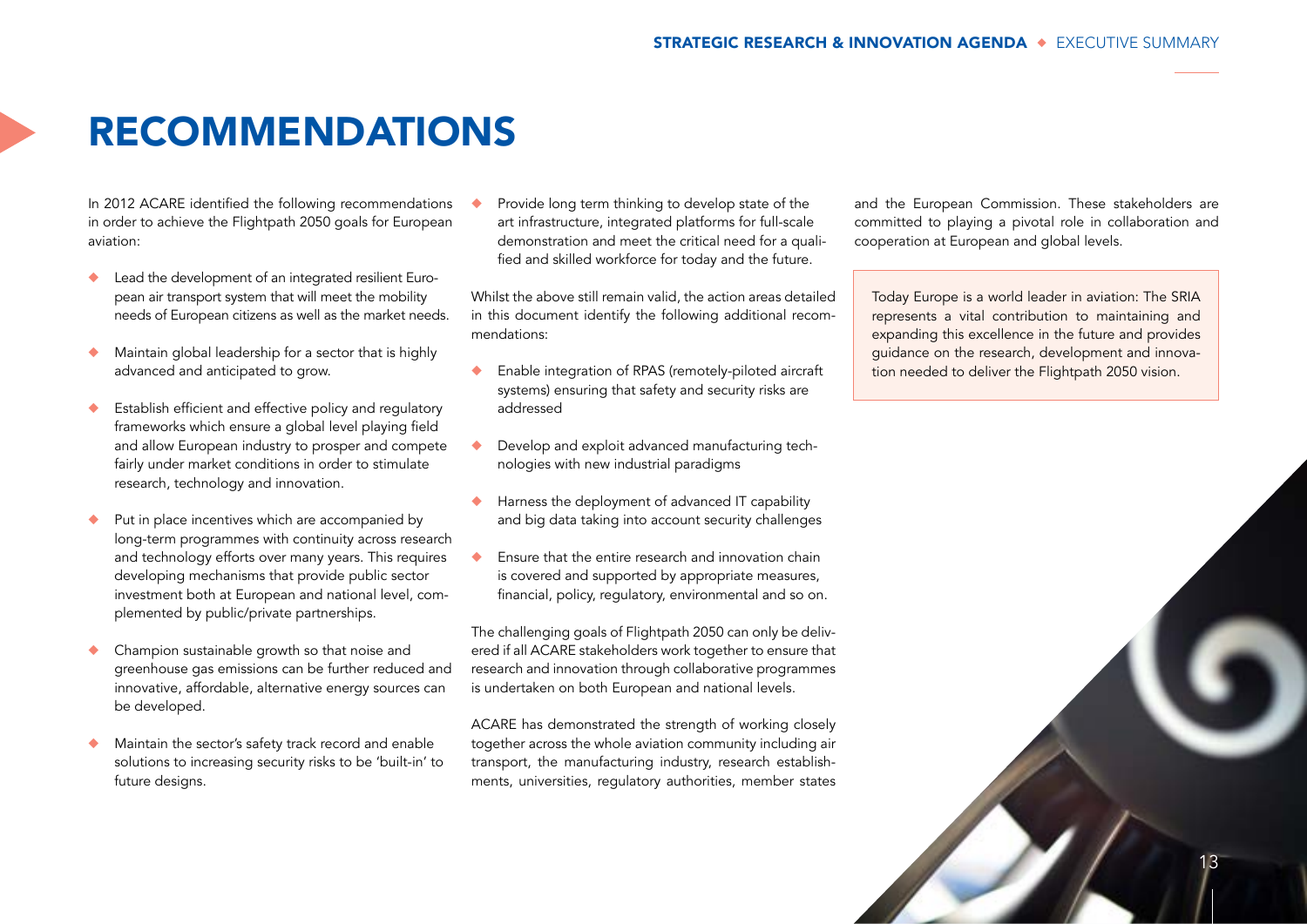### **BACKGROUND**

The Advisory Council for Aviation Research and Innovation in Europe (ACARE) was formed following the launch of 'Vision 2020' for European aviation in 2001 by the European Commission with the help of a group of personalities. Since then significant progress has been made in European air transport and close collaboration by ACARE stakeholders has enabled the development of successive releases of the Strategic Research Agenda (in 2002, 2004 and 2008) which has served as guidelines for European research.

As a result of global changes in the first decade of this millennium, including better understanding in environmental science, advancing IT and economic downturn, more challenging goals were established by Flightpath 2050 in 2011. In response, ACARE developed a new Strategic Research and Innovation Agenda (SRIA) in 2012 to enable the new vision to be realised.

The first edition of the SRIA underlines the need for further emissions reductions, recommends maintaining and extending Europe's leadership, enhancing safety and security as air transport needs grow as well as developing excellent research infrastructure and education for the sector. However, even more significant changes have occurred in key parameters over the last five years. This has prompted ACARE to update the SRIA once more to reflect these dynamics in the latest priorities for research in aviation in Europe.

ACARE stakeholders continue to provide leadership for the whole air transport and aeronautics community and this collaborative framework is essential in developing an even more successful air transport system for the future in Europe.

*© all images are copyright of ACARE stakeholders*

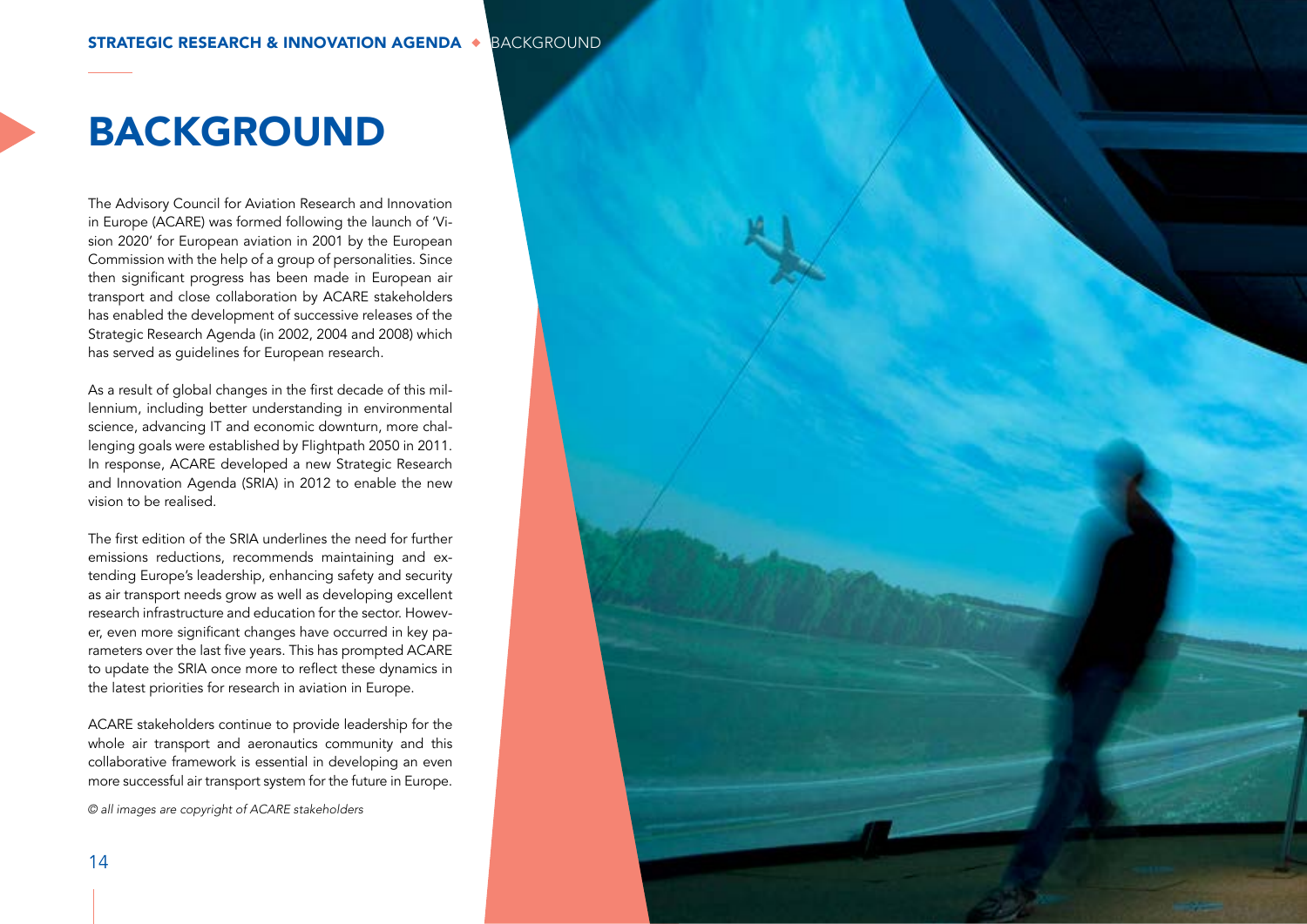